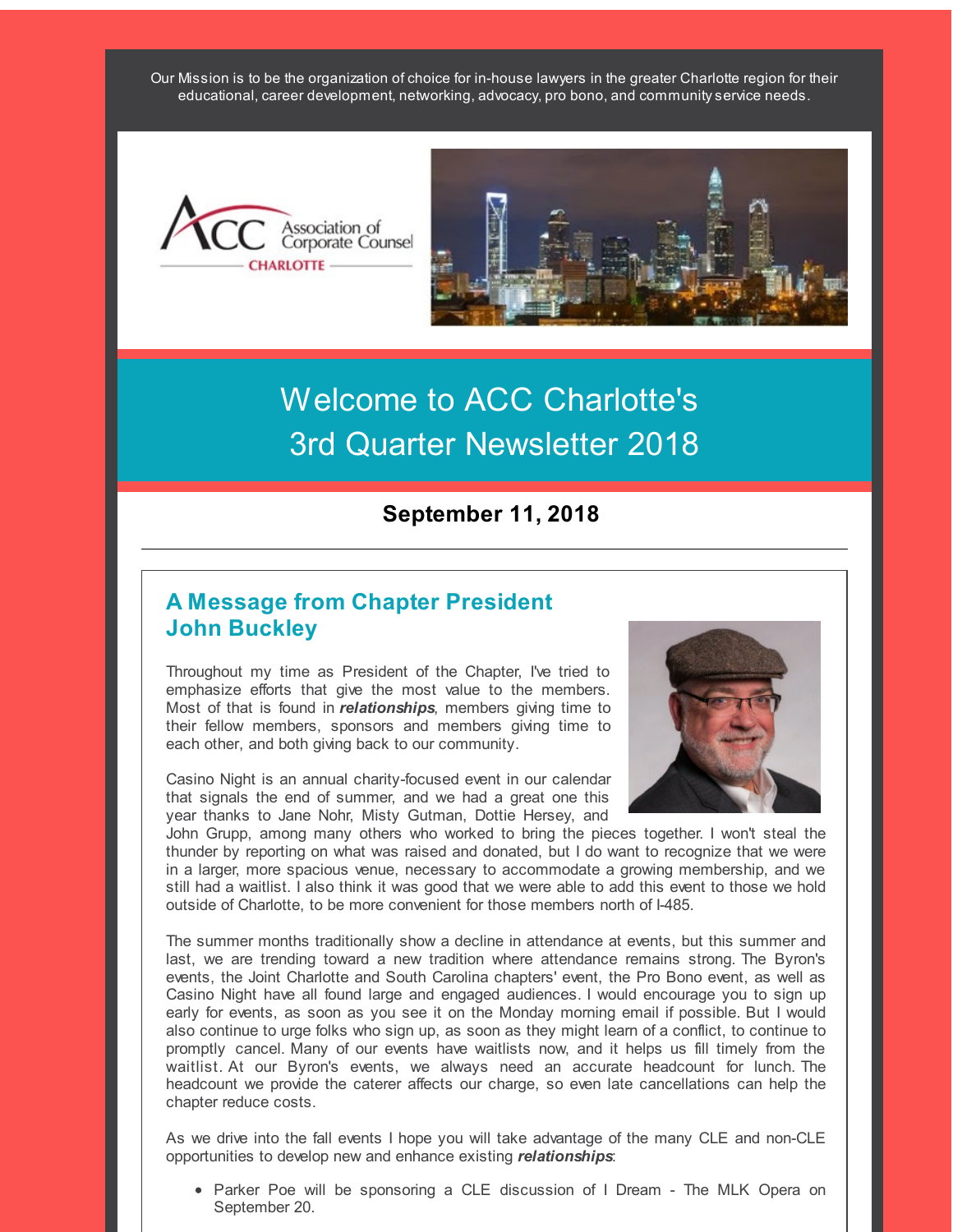- The Women's and Manufacturing Affinity groups will be holding social events (no CLEs!) on September 27, and September 13 respectively.
- For the golfers in our membership, please sign up to take advantage of the 8th Annual Legal Eagle Golf Tournament on October 26 at Verdict Ridge (another event outside Charlotte).

For developing valuable in-house relationships beyond the Charlotte chapter, I highly recommend the ACC Annual Meeting October 21-24 in Austin, Texas. It will be my fourth to attend (not in a row) and if you haven't been to one, it really is a great event to meet attorneys in your industry, your field, and to connect face to face with folks you may have been on calls with or emailed through ACC Networks. You can also get a lot of CLEs to carry into the next year.

We continue to try and add value to growing segments of our membership, and are always looking for members who can lend their time, effort, or expertise to our new endeavors. There are always bumps in the road as we learn from our mistakes, but we continue to press forward despite setbacks, focusing on our long-term goals to benefit our members.

- We are continuing to forge ahead on remote webcasting efforts, which have met with some success, but are not yet ready for prime-time. Folks with skills they would like to lend in that area can reach out to me or Ann Warren.
- The Charlotte Chamber declined our proposal to present on "why, when, and how to hire your first in-house counsel" as part of their Middle-Market Series. Maggie Amos, Vanja Lane (board member), and I are looking at other conduits and venues to provide this type of presentation for the benefit of the middle-market business community, as well as create more job opportunities for our members.
- Finally, we had some brain-storming sessions with a growing segment of our membership who find themselves in-house without the benefit of associate experience in a business-oriented law firm. One result is that we are proposing a possible "new to inhouse" affinity group to start as early as 2019, which can include this segment as well as others. Another outcome is that Charlotte Buell is experimenting with podcasting interviews with local members - the first few of which will try to focus on this topic. You can reach out to her or me if you're interested in participating. Please see the article below in our Community Spotlight.

We strive to change with our memberships needs. Finding the bullseye can take some work. That work doesn't reach fruition in a single year. The continued success of the chapter is due in large part to the steady stream of members willing to give of their time, despite very busy schedules, to become active in Committee work, and to become active members of the board or serve as officers.

The board and officers we have now are really great to work with, offer insight and perspective, and I've enjoyed getting to know them even better so far this year. If you know one, thank them for their commitment to the membership, but also ask them how you can get involved. They are, in no particular order: Tayrn Mecia, Rich Sedory, John Grupp, Julie Szeker, Ann Warren, Stacy Gray, Vanja Lane, Jill Jacobson, Ken Wittenauer, Nicole Brunson, Lynn Huonker, and Bob Fleischaker. I want to thank them all for participating in our mid-August board meeting, and working with me to address the needs of a growing organization.

What's good for our members is good for our chapter.

# Gold Sponsor: Ogletree Deakins

## **Firm Profile**

Ogletree Deakins is one of the largest labor and employment law firms representing management in all types of employment-related legal matters. With more than 850 attorneys located in 53 offices across the United States and in Europe, Canada, and Mexico, Ogletree Deakins represents a diverse range of clients, from small businesses to Fortune 50 companies. In addition to handling labor and employment law matters, the firm has thriving practices focused on business immigration, employee benefits, and workplace safety and health law.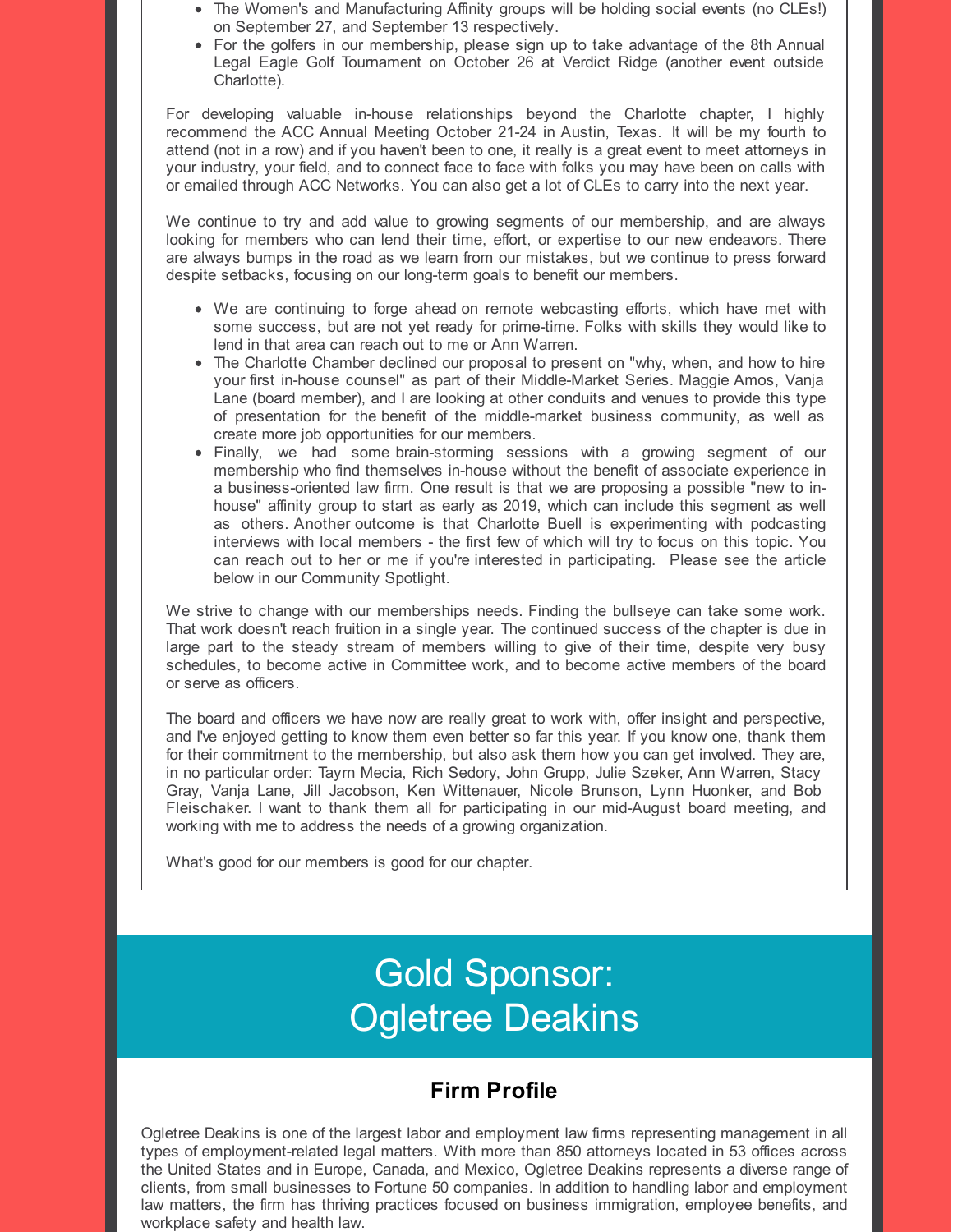Ogletree Deakins has been named a "Law Firm of the Year" by U.S. News - Best Lawyers® "Best Law Firms" for seven consecutive years. In 2018, the firm earned the distinction in the Litigation - Labor & Employment category and earned national "First Tier" practice area rankings in six categories: Employee Benefits (ERISA) Law; Employment Law - Management; Labor Law - Management; Litigation - ERISA; Litigation - Labor & Employment; and Construction Law.

Ogletree Deakins is committed to diversity and inclusion for attorneys and staff. In 2018, Working Mother and ABA Journal included Ogletree Deakins in its annual "Best Law Firms for Women" list and the firm earned a 2018 Gold Standard Certification from the Women in Law Empowerment Forum (WILEF).

www.ogletreedeakins.com

## **Gold Sponsor Feature Article**

Athletes and Employees Speak Out: Do Your Employment Practices Drop the Ball in Addressing Diversity, Controversial Speech, or Tensions at Work

## By: H. Bernard Tisdale, III S. Abby Littrell





With football season underway, controversy over former San Francisco 49ers quarterback Colin Kaepernick's protest of taking a knee during the national anthem is again heating up. Social media is taking center stage for discussions of his protest, as it has done for many other social and political issues. In the shadow of athletes and others using their notoriety to bring awareness to social issues, political and social discussions by employees pose challenging issues for employers. Here are some practical considerations when addressing these issues in the workplace.

#### **Does the First Amendment Apply?**

The First Amendment is a right with certain limitations, especially in the employment context. Specifically, while this protection covers federal, state, and local government employees, courts have held First Amendment protections do not generally extend to the employees of private-sector employers.

#### **Are There State Specific Protections?**

In some states, there are protections for employees engaged in political speech and activities. Other laws may also be implicated. For example, some states have laws regarding lawful use of lawful products during non-working hours (or similar lawful activities during non-working hours).

#### **Is The Speech Protected Concerted Activity?**

The National Labor Relations Board has issued multiple opinions in situations where employers have taken disciplinary actions against employees who have engaged in alleged protected speech via social media. These decisions raise the question: when, if ever, can an employee be disciplined for making racially- or politically- charged speech via social media?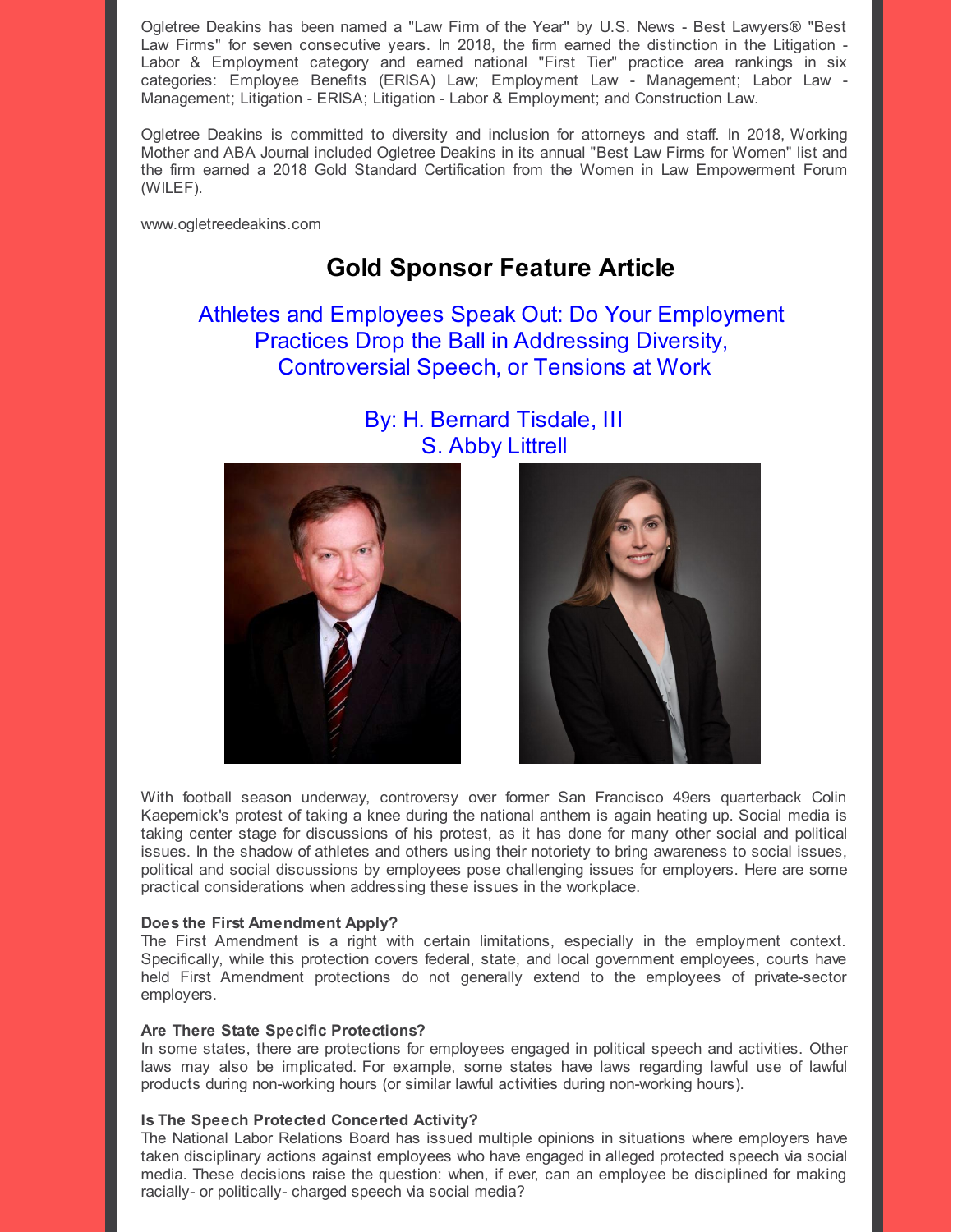Courts typically use a multi-factor assessment to determine whether discipline violates Section 8(a)(1) of the NLRA. In short, the assessment asks if:

- 1. the activity in which the employee was engaged was "concerted" within the meaning of Section 7 of the NLRA;
- 2. the employer knew of the concerted nature of the employee's activity;
- 3. the concerted activity was protected by the NLRA; and
- 4. the discipline or discharge was motivated by the employee's protected, concerted activity.

If the employer alleges an employee engaged in misconduct during an otherwise protected activity, the NLRB generally considers four factors in determining whether the employee's speech is protected:

- 1. the place of the discussion;
- 2. the subject matter of the discussion;
- 3. the nature of the employee's outburst; and
- 4. whether the outburst was, in any way, provoked by an employer's unfair labor practice.

#### **What Now?**

Employers may want to consider the following:

#### *Be Aware of Blacklisting Laws*

Many states have blacklisting laws that, generally, prohibit employers from limiting former employees' opportunities. For example, North Carolina law prohibits employers from preventing or attempting to prevent any "discharged employee from obtaining employment with any other person, company, or corporation" whether by verbal or written action.

#### *Be Proactive*

Take proactive measures in the event employees take a stand on controversial issues. Some options are to proactively address diversity issues, and to recognize and understand the benefits of workforce diversity as a competitive advantage.

#### *Be Current*

Consider reviewing employee handbooks, in addition to contracts with individual employees and third parties to ensure your company's policies regarding diversity and inclusion, nondiscrimination, harassment, and professional development are up to date. Employers may also want to consider evaluating themselves in following areas:

- the recruitment, hiring, and advancement of diverse employees;
- the availability of alternative work schedules for working parents;
- the evaluation of salaries of all employees in terms of current pay equity principles; and
- stemming attrition rates of diverse employees.

#### *Be Careful*

Employer-created bans on any socially- or politically-related speech rarely work and may create liability exposure under the NLRA or state-specific laws. Employers should engage in careful thought when confronted with problematic political or social commentary before taking any action on behalf of the organization. With many issues at play, from reducing the risk of unlawful discrimination to preventing social media reputational harm, planning ahead may help to avoid potential risks.

# Membership News

## **Welcome New ACC Charlotte Members!**

**Keith Allen**, Vice President, Business Development & General Counsel at Snider Fleet Solutions

**Cindy Bilbrough**, Assistant General Counsel & VP at Bank of America, N.A.

**Scott Branam**, Corporate Counsel at Passport Labs, Inc.

**William Hughes McKnight Breeze**, Patent Attorney at TTI Floor Care North America, Inc.

**Brendan Cappiello**, Counsel at Barings LLC

**Justin Carpenter**, Associate General Counsel at Sunlight Financial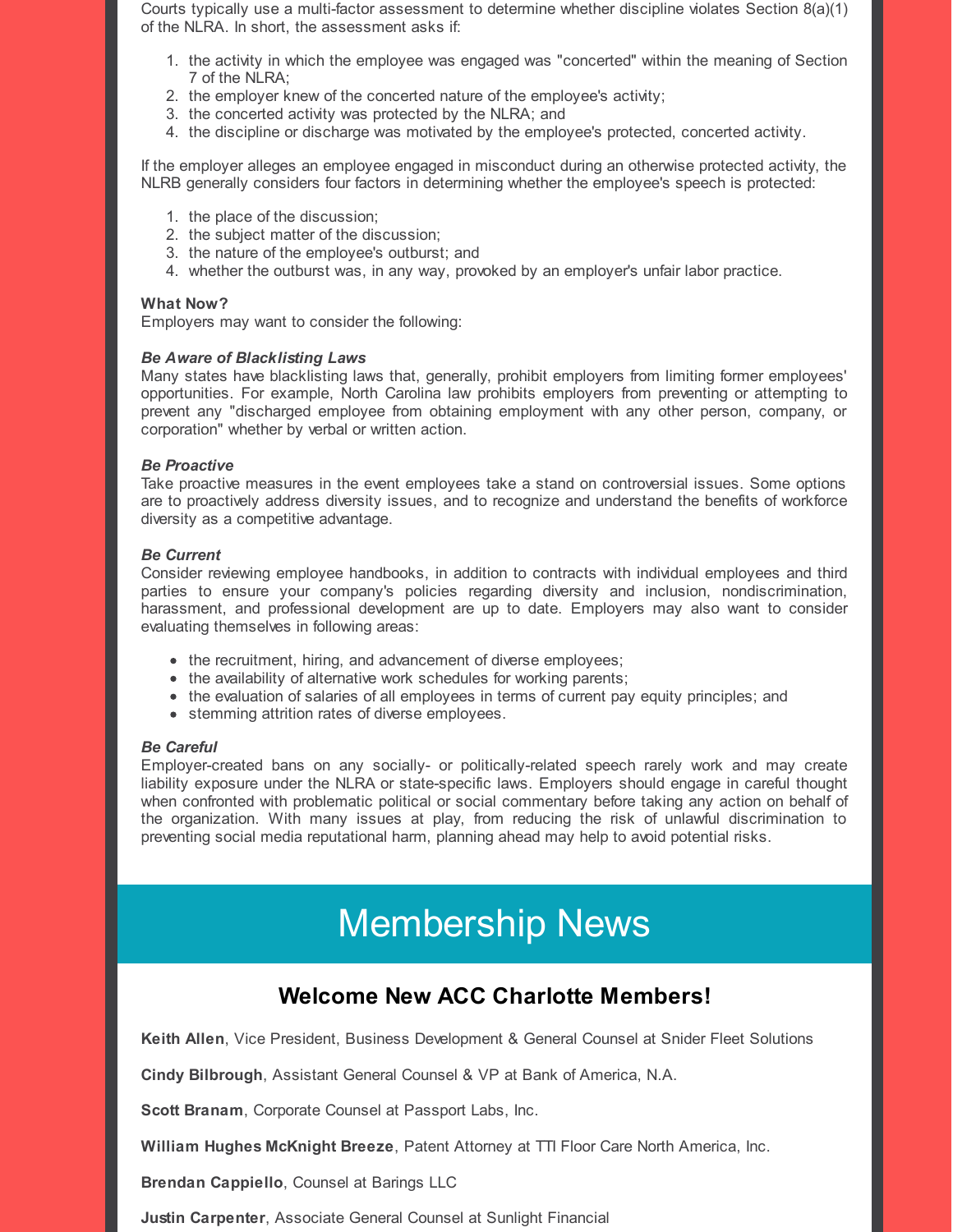**Jimmy Cline**, Managing Counsel at SERC Reliability Corporation **Kathleen Dooley**, General Counsel at Hu-manity.co **James Hayes**, VP & Deputy General Counsel at Jeld-Wen, Inc. **Meredith Helgeson**, Legal Operations at Wells Fargo Law Department **Cheryl Howard**, Senior Director & Counsel at AXA Equitable **Sarah Jacobs**, Chief Legal Officer at OrthoCarolina **Kathryn Kuwik**, Senior Corporate Counsel, Corporate Functions at Ingersoll-Rand Company **Jason Larsen**, Assistant General Counsel at Oath Inc. **Mario Mastro**, General Counsel at Granite Falls Brewing Company **Catherine McCarihan**, Senior Counsel at Ally Bank **Erin Otero**, General Counsel at RPM Wood Finishes Group **Craig Ready**, Corporate Counsel at Red Ventures, Inc. **Roy Lowe**, Legal Director, Americas at Mann+Hummel **Breana Smith Jeter**, Counsel at Wells Fargo Bank, N.A. **Taylor Stukes**, Corporate Counsel at Lowe's Companies, Inc.

# Charlotte Community Spotlight

## **Featured Article**

## **A Growing Trend: Meet Members Going "Direct to In-House"**

### **By Diane Crary-Fleming**

The ACC nationwide - and ACC Charlotte is no exception - has seen an uptick in members who have moved directly from law school to the in-house world. Our Chapter President, John Buckley, has been an advocate for this budding group, and the Chapter is working to fully embrace them and their unique needs. With that goal in mind, this quarter we are featuring three such ACC members.

### **Charlotte Buell**



- Current Position and Focus Compliance Analyst at Continental Tire the Americas, Inc., with a focus on national and international business risk assessment (e.g. antitrust, corruption prevention, fraud, etc.). Regarding the ACC, I am currently a member of the Community Outreach Committee and am focused on developing a new Affinity Group for "Direct to In-House" attorneys
- Education B.A. in Political Science from the University of South Florida (Honors Society), J.D. from Charlotte Law (CALI Award recipient)

#### **Meredith Ginter**

Current Position and Focus - AVP, Associate General Counsel at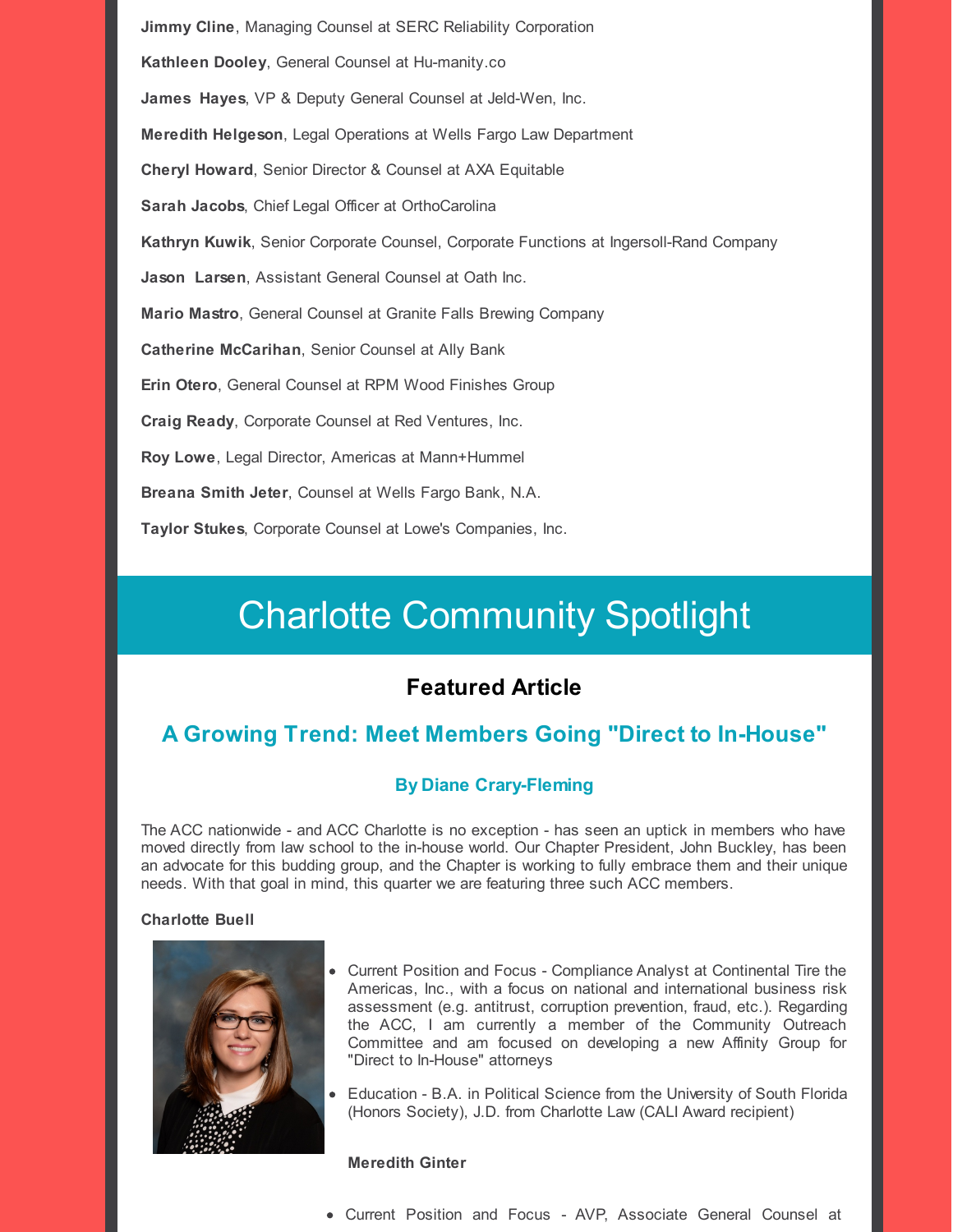

SCOR, responsible for the legal support of the company's value-added services in the US, group health and life insurance, research & development, and data privacy.

Education - B.S. in Chemistry from Virginia Tech, J.D. with honors from Charlotte Law

**Brandy Skelly**



- Current Position and Focus Corporate  $\bullet$ Counsel at Compass Group, focusing on IT, Cybersecurity, and Data Privacy
- Education B.A. in Political Science from NCSU, J.D. from University of Kentucky

### *What has been the greatest challenge for you going direct to in-house?*

**Charlotte:** My biggest challenge going direct to in-house from law school was mostly internal. Picture this - you are fresh out of law school, just passed the bar, and all of your colleagues have at least one (but usually multiple) of the following boxes checked: trial experience, large firm experience, partner at a firm experience, corporate and/or business law experience, public law experience, criminal law experience, and as a nice frosting to the "credibility cake" - a minimum of 10 years of experience practicing law. My insecurity told me "What on earth do you have to offer? You should just run away and be a barista in Asheville." What I later realized with help from colleagues, friends, and mentors was (1) I get to write my own story independent of how others moved to their in-house positions, and (2) I belong with my colleagues and have plenty to offer (even without the same boxes checked). I found other boxes to check. The other challenges come from not experiencing how a large firm bills tasks, arguing a motion in front of a judge, etc. However, this can all be taught if you are willing to learn.

The experience has NOT been what I expected. I thought I would face a lot of resistance for some reason, but it's actually been quite the opposite. I realized that all I have to do is be open to identifying areas I want to learn through feedback from others and research, and simply ask someone who displays that experience or skill I want to learn to either mentor me or point me in the direction of the best resources on the subject. In addition, information is all around and available to us 24 hours a day, I just have to seek it. Some of how I have learned new skills have been through the following resources: Google searches, ACC online resources, ABA online resources, Harvard Business Review, podcasts, free online courses, paying attention to how others interact when I work with them, and asking them how they developed a skill I noticed they have that I'd like to have, etc.

**Meredith:** I went straight from college to law school, and then directly in-house. The greatest challenge when I started my first job was learning to fully understand the business while quickly proving my ability to contribute to the company's legal and overall operations, all while developing my skills as a new corporate attorney.

**Brandy:** I worked in a law firm before I attended law school, but I spent both of my summers working in-house. I knew early on that going in-house was my ultimate goal - I liked the variety and the sense of teamwork that came from working with internal clients. I expected to work in a law firm first, but had the opportunity to begin my career in-house. I've been fortunate to have great mentors, but it has been challenging to build a network outside of my organization. Management of outside counsel has also been something that came with a learning curve. I've also had to justify and explain my decision a lot, both to potential employers and colleagues.

### *How have you met these challenges?*

**Meredith:** Recognizing areas for development and having a willingness to participate on assignments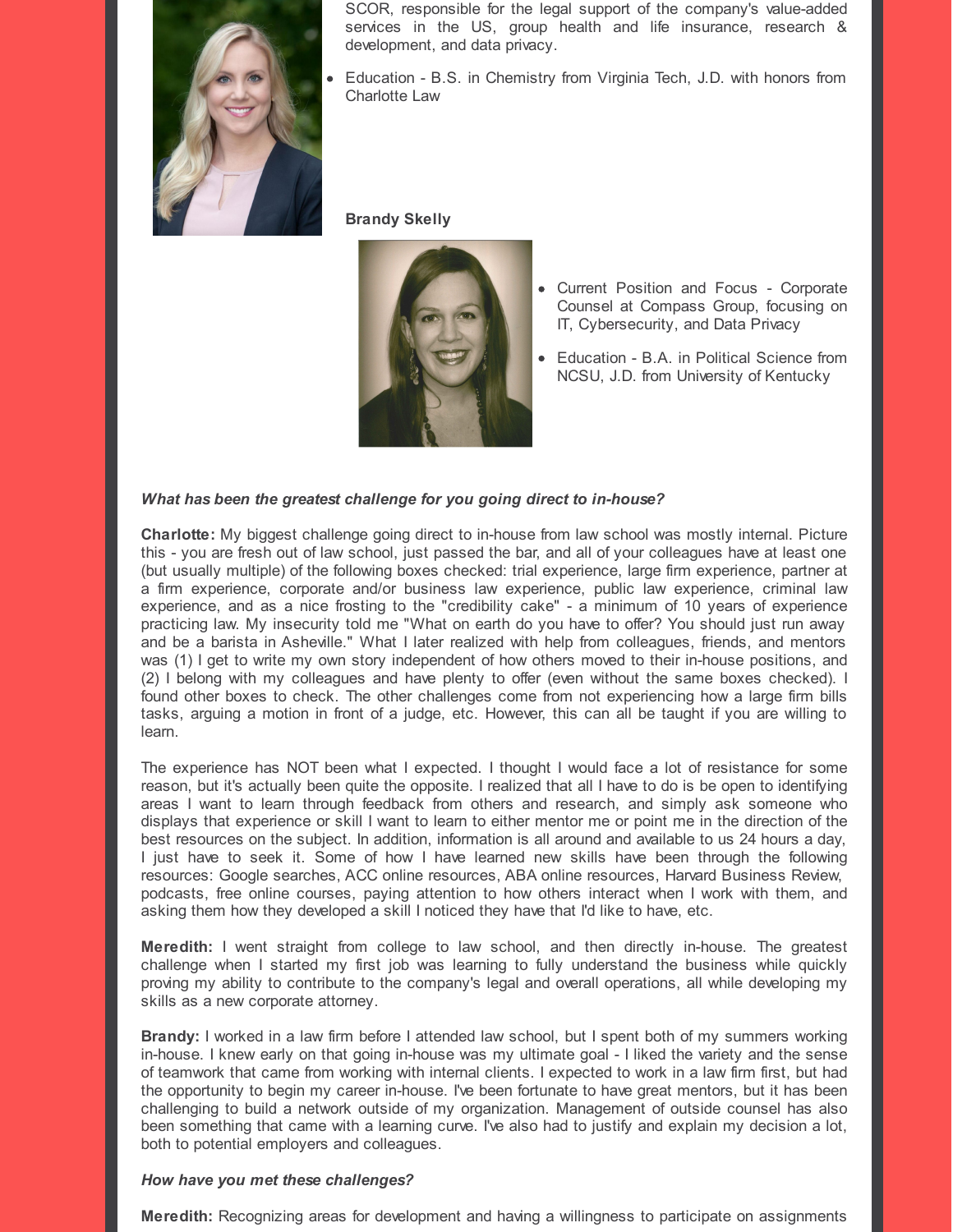beyond my current experiences help me in meeting challenges. Being in-house has also given me the opportunity to gain exposure to a wide variety of matters. Throughout my career, I have been fortunate to have managers, colleagues, and mentors teach, counsel, and encourage my continued career growth.

**Brandy:** Membership in the ACC has helped a great deal, for both education and networking purposes. My practice area is somewhat specialized, and the ACC's IT, Privacy & eCommerce Community has been a great resource to connect with counsel in other organizations that are dealing with similar issues.

#### *How do you think the ACC could assist you and other similarly-situated members in the transition from law school to in-house?*

**Charlotte:** Thanks to our current Charlotte ACC President, John Buckley, a group of direct to in house Charlotte ACC members have recently been participating in a dialogue with the purpose of brainstorming ways to help new to in-house members acclimate to their new positions. One idea in the works is the value added to the ACC and its members by starting a new affinity group for new to inhouse attorneys, regardless of whether they went directly in-house from law school or otherwise. Within that group, we are exploring the idea of a subgroup for attorneys who are "direct to in-house." The conversation is ongoing and I am excited to see what will come of it. There is also an experimental podcast project starting to take shape.

The "direct to in-house" group is growing rapidly, and the ACC is aware that our needs are real. Not only would fostering a partnership with us benefit us directly, but also the businesses we work for, and the ACC as a whole. Think about it: lawyers who never worked directly for a firm don't have firm loyalty, haven't been tainted by stereotypical processes and procedures, and we bring innovative and creative ideas to the table.

**Meredith:** As this segment of the legal community continues to grow, I think many new (and not so new) direct to in-house lawyers could benefit from a mentorship program or even a more informal group of attorneys who understand first-hand the unique challenges we face.

**Brandy:** I think the path of going directly in-house is becoming more common, and it would be a great opportunity to connect newly-minted attorneys with mentors within ACC. While many firms provide new attorneys with a designated mentor, it seems to be rare on the corporate side.

#### *Have you had a mentor at any point in your career? Who were they and how did you benefit from that experience?*

**Charlotte:** I didn't realize it until I wrote this response, but all of them (except for my uncle) are members of the Charlotte ACC. My uncle and Emma Lloyd Best were my mentors in law school. Tammy Fanning and Chris Egner have been incredible mentors in my career. A sample of what they have taught me would include an inside look on what firm life is like, how to believe in myself, how to read and interpret large firm invoices, and what behaviors serve me well in a corporate setting. Steve Liccione has been instrumental to my personal and professional development. Not only has he encouraged me to find my voice and trust my legal opinion, but he also looks for opportunities to give me exposure to as many business leaders and colleagues as possible. This is priceless and I am forever grateful. He also shares real world advice when he sees that I need more balance between my professional and personal life.

It's an incredible feeling to have someone believe in you when you KNOW you are "new". If you are lucky enough to be able to mentor someone, do it. Not only will you have a front row seat to watch someone blossom (partially due to your guidance), but you learn so much about yourself it's almost unbelievable.

**Brandy:** I've been lucky to have some great bosses that became friends and mentors. They were willing to go above and beyond being my supervisor, and took a real interest in developing my career. Especially in my first few years of practice, this was invaluable, and really helped me find my niche.

#### *What do you think makes a good leader within the in-house legal world?*

**Charlotte:** It's a combination of things. I personally don't believe there is a one-size-fits-all skill set that defines a good in-house leader. With that being said, one leadership skill that I am drawn to is self-awareness and empathy. What I mean by that is knowing the impact you have on others, how to identify your emotions, inspire others, encourage (and not stifle) creativity, and knowing how to remain calm under pressure when others are depending on you.

Second, asking for feedback with an open mind from people you interact with. This will help you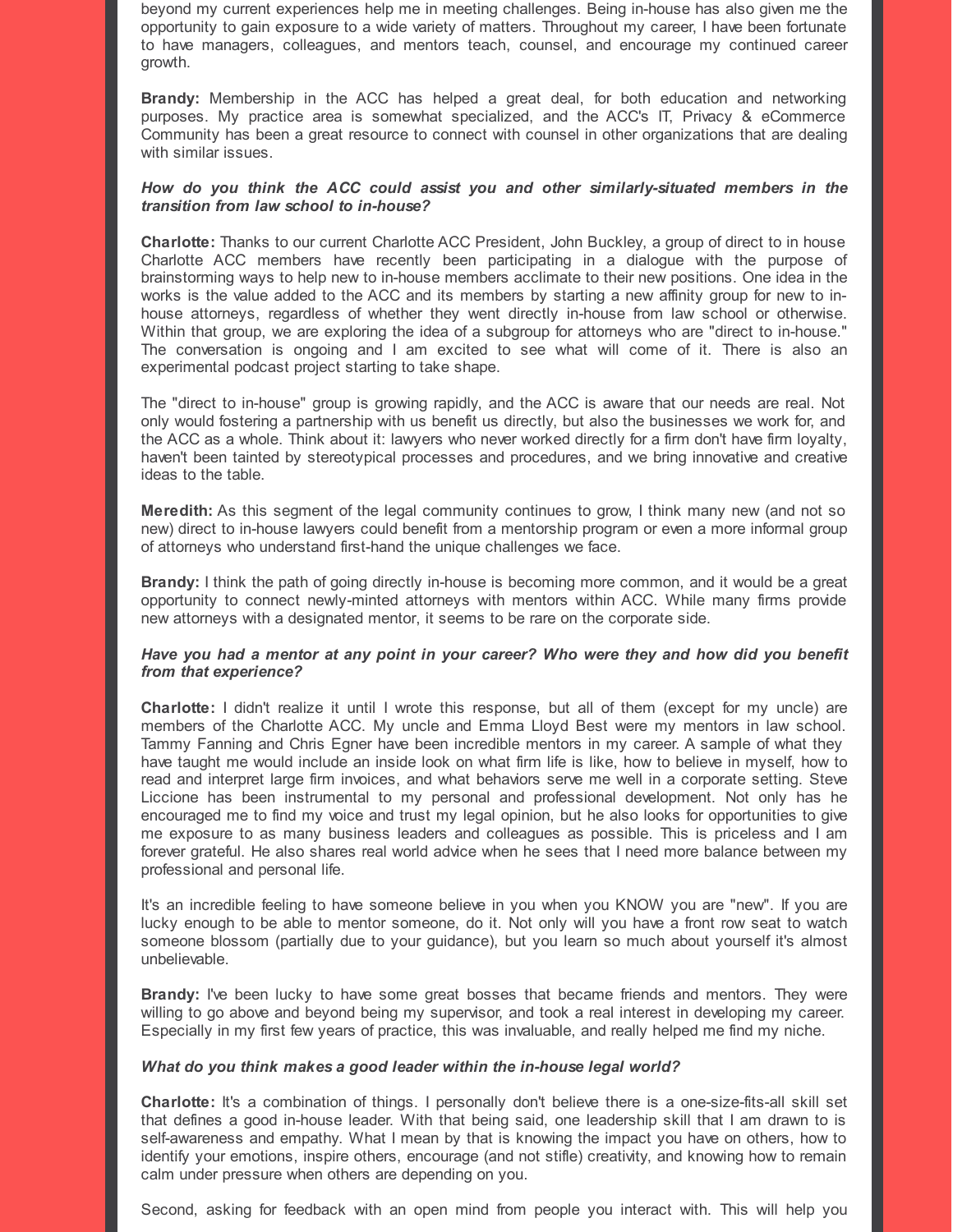identify which skills you are good at, which ones you can improve, and when you're in a time crunch, where you need to ask for help.

Last, never stop learning. The desire to do so may wax and wane alongside our fluctuating workloads, but finding time to identify what you want to learn, and then spending time actually learning it has the potential to keep you and those around you motivated to give your best every day.

**Brandy:** Thinking like a lawyer, but acting like a businessperson. In my experience, the best leaders have cared deeply about the company's best interests, gone out of their way to build strong relationships with internal clients, and focused on building and retaining strong teams.

*If you fall into the category of "Direct to In-House" or "New to In-House" and would be interested in joining a new Affinity Group, or otherwise being hooked in with these members, please reach out to Charlotte Buell at buell.law@me.com. Any ideas that readers have on how the ACC can assist is also encouraged and welcomed!*

## Recent Chapter Events

## **Diversity Event**

## **Diversity Event: Eliminating Bias, Bigotry, and Bad Decision Making in the Workplace: Can It Be Done?**

On August 14, 2018, our Chapter held a Diversity CLE Event wherein chapter members gathered at the Broken Spoke Brewery in Charlotte to listen to speaker Dr. Dennis A. Davis, Ph.D., Director of Client Training with Ogletree Deakins, who discussed that most Americans believe that they are neither racist nor sexist and that the workplace playing field should be level and open to all. The same individuals also report finding it very difficult to translate their values into behaviors.

This upbeat and entertaining presentation addressed the obstacles and opportunities around the overarching issue of eliminating bias in the workplace. Everyone thoroughly enjoyed the topic and discussion and the presentation was followed by appetizers and cocktails.



Thank you to our generous sponsor, **Ogletree Deakins**, for a lovely evening.

## **Community Service Event**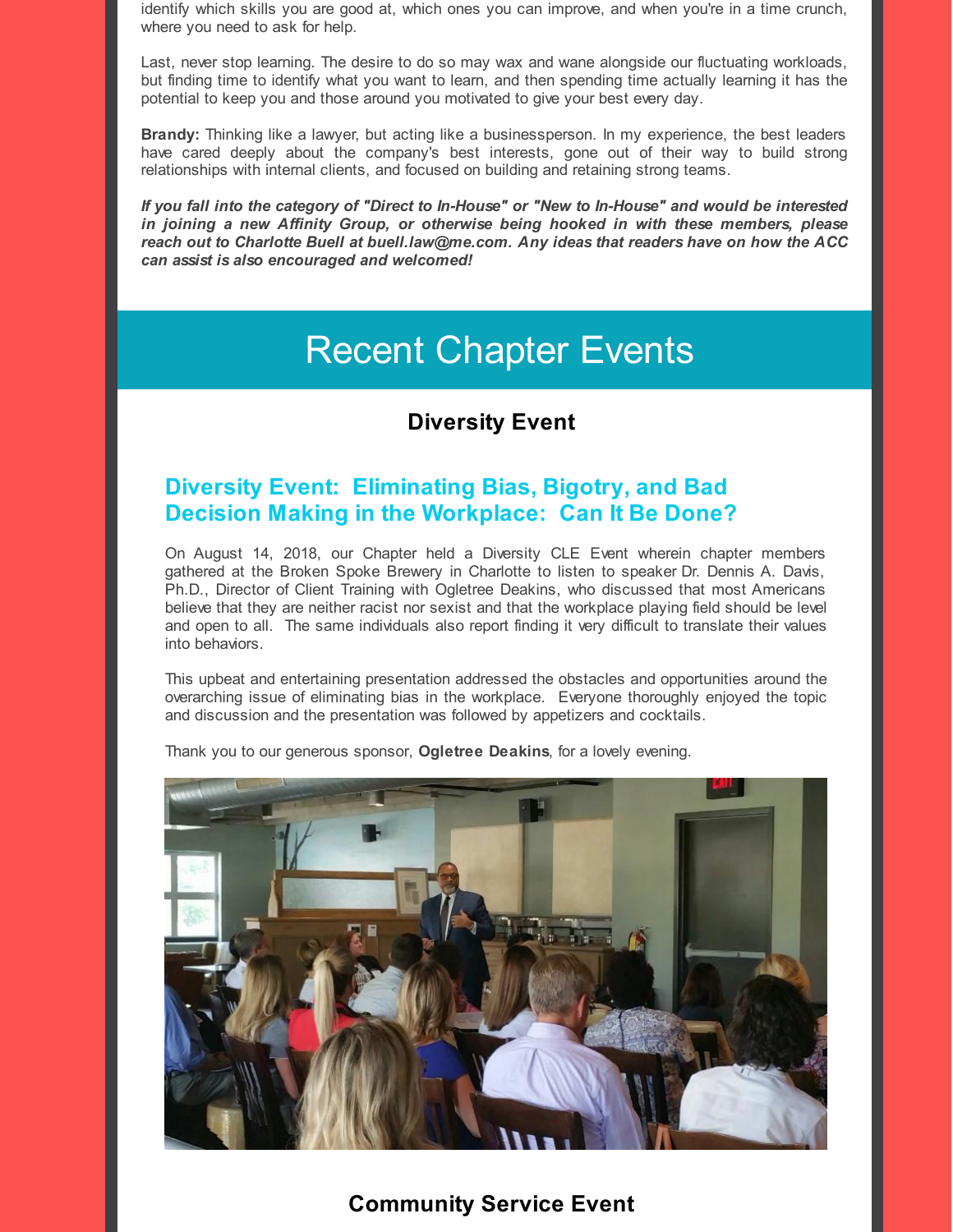## **Pro Bono Event: Legal Checkup for Nonprofits**

On August 30, 2018, our chapter members, along with our **Sponsor, Robinson Bradshaw** and Charlotte Center for Legal Advocacy, assisted ten local nonprofits with a free "legal checkup."

The nonprofit organizations were selected after an open application process. Representatives from participating nonprofits met with Robinson Bradshaw and ACC Charlotte attorneys to review governance documents and discuss any compliance issues.

This is the second consecutive year that Robinson Bradshaw, ACC Charlotte and Charlotte Center for Legal Advocacy have hosted the event. This year's participating nonprofits were: A Better World, Aspire Community Capital, Caroline Calouche & Co./Charlotte Cirque & Dance Center, Charlotte Moms of Multiples, E2D Inc., Heal Charlotte, Inspire the Fire Youth Fellowship, Metrolina Theatre Association, Refugee Support Services and Transcend Charlotte.

Thank you to all of the members who participated in this wonderful event to make it a huge success.



## **Eighth Annual Casino Night Fundraiser**

On August 24, 2018, we held our Eighth Annual Casino Night Fundraiser at the beautiful Sweet Magnolia Estate in Cornelius, NC. Over 200 chapter members, spouses, sponsors and guests enjoyed an outstanding evening of gambling with "funny money" at the casino tables as well as enjoying a delicious catered dinner by Delectables by Holly and an open bar. Great prizes were given out at the end of the evening, thanks to the hard work of our Social Committee and Chair Dottie Hersey. The Chapter honored four local charities: Charlotte Rescue Mission, Council for Children's Rights, Larry King's Clubhouse and Little Smiles. Also, The Charlotte Center for Legal Advocacy presented a Corporate Pro Bono Award to the Wells Fargo NA Legal Department for their outstanding pro bono service.

Again this year, in lieu of charging an event fee, members were asked to bring a bag of non-perishable food to donate to the Second Harvest Food Bank and our members set a new record of 1,125 lbs of food, which will feed 938 individual meals!

Thank you to all of our members supporting this important event and to our generous event sponsors: **The Partners Group and Thomson Reuters**.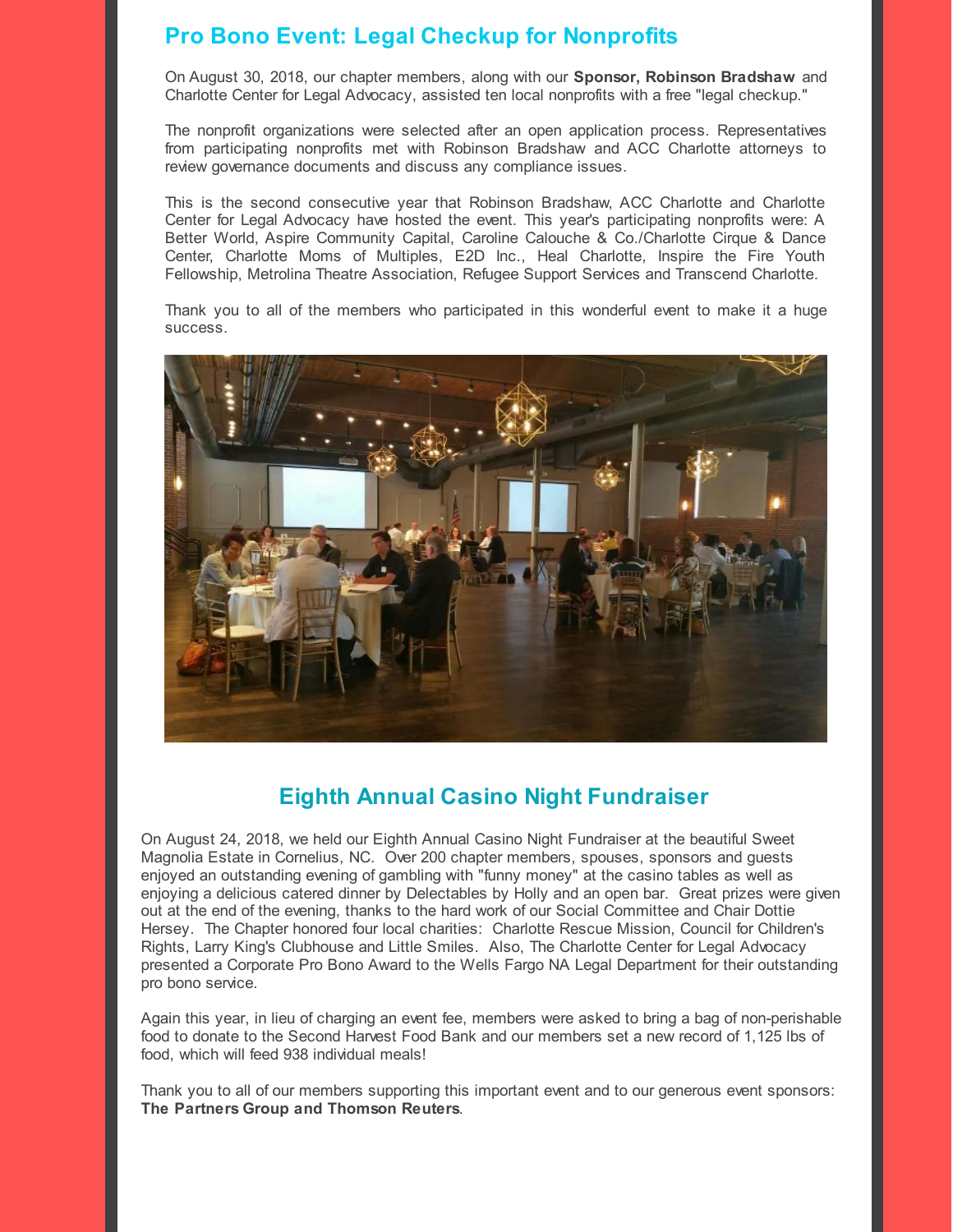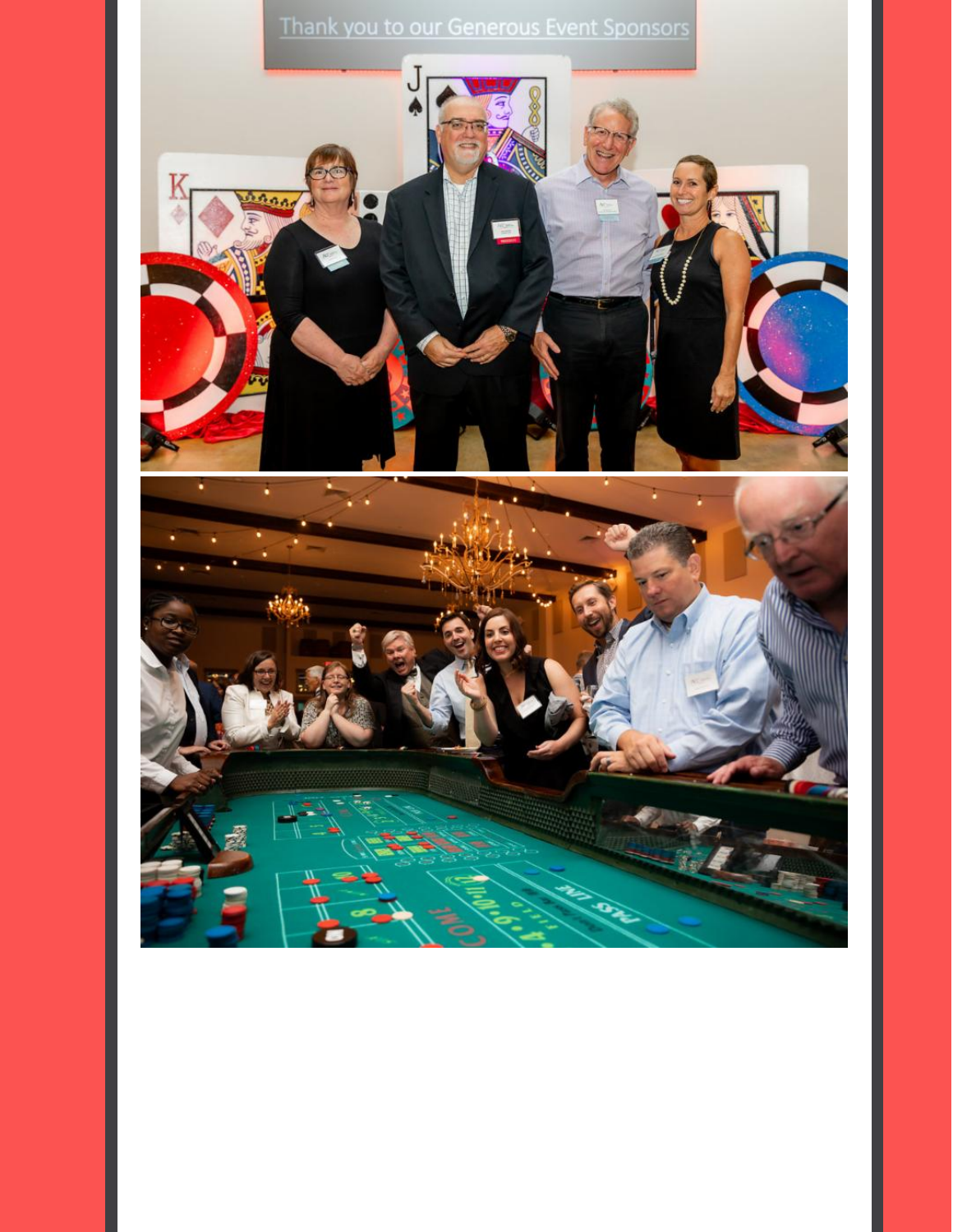